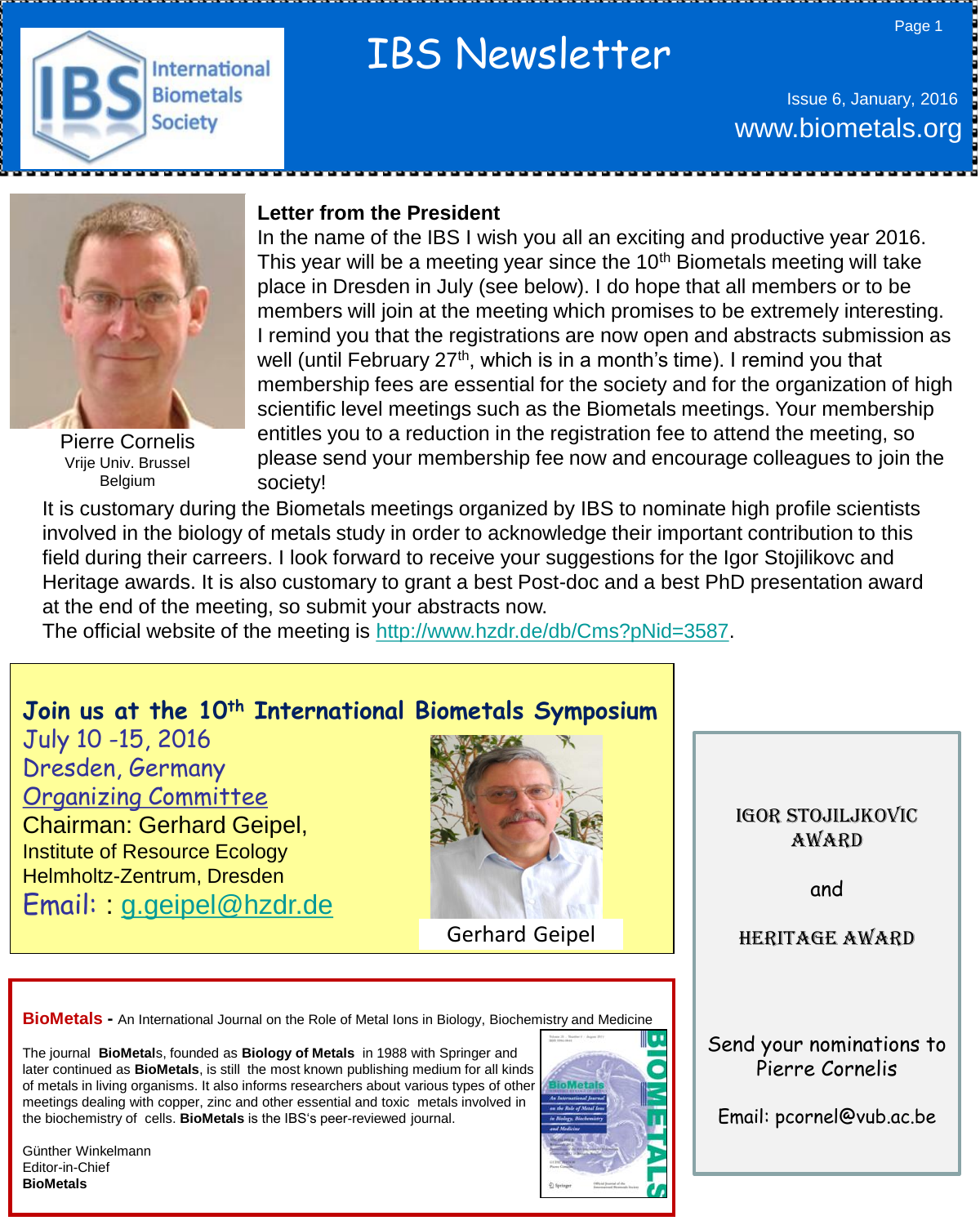

# Invitation to Biometals 2016

In 2016 the Helmholtz-Center Dresden-Rossendorf, Institute of Resource Ecology has the great pleasure to host the 10<sup>th</sup> Biometals Conference from July 10<sup>th</sup> to July 15<sup>th</sup> in Dresden. We invite all interested scientists to this symposium. The organization committee is doing its best to make your stay in Dresden comfortable as possible and make it to a memorable event. The conference timetable will be very ambitious. We will have sessions with the following topics:

- Environmental issues
- Metal acquisition
- Metal transport
- Metals and Regulation
- Plants
- Signaling
- Zn and Fe
- Redox of metals (non Fe)
- Sensors
- Radionuclides
- Toxicity
- Defense

One afternoon session will be reserved for young scientists.

To have also time for discussions in a relaxed atmosphere, we offer to organize on Wednesday afternoon two conference excursions to the delightful vicinity of Dresden. One will be a steamboat tour on the Elbe River to Pillnitz castle including a visit of the castle. The second is a guided walking tour through the historic center of Dresden. Both excursions have a minimum of attendees (25 / 20). However, only a limited number of tickets is available for the steamboat tour, therefore, please register as soon as possible.

In addition, to those scientists who need visa to travel to Germany, please send an email to [biometals-2016@hzdr.de](mailto:biometals-2016@hzdr.de), we will send a visa letter of invitation immediately. Countries, where citizens need a visa can be found at [http://www.auswaertiges](http://www.auswaertiges-amt.de/EN/EinreiseUndAufenthalt/StaatenlisteVisumpflicht_node.html)[amt.de/EN/EinreiseUndAufenthalt/StaatenlisteVisumpflicht\\_node.html.](http://www.auswaertiges-amt.de/EN/EinreiseUndAufenthalt/StaatenlisteVisumpflicht_node.html)

On behalf of the Organizing Committee Gerhard Geipel